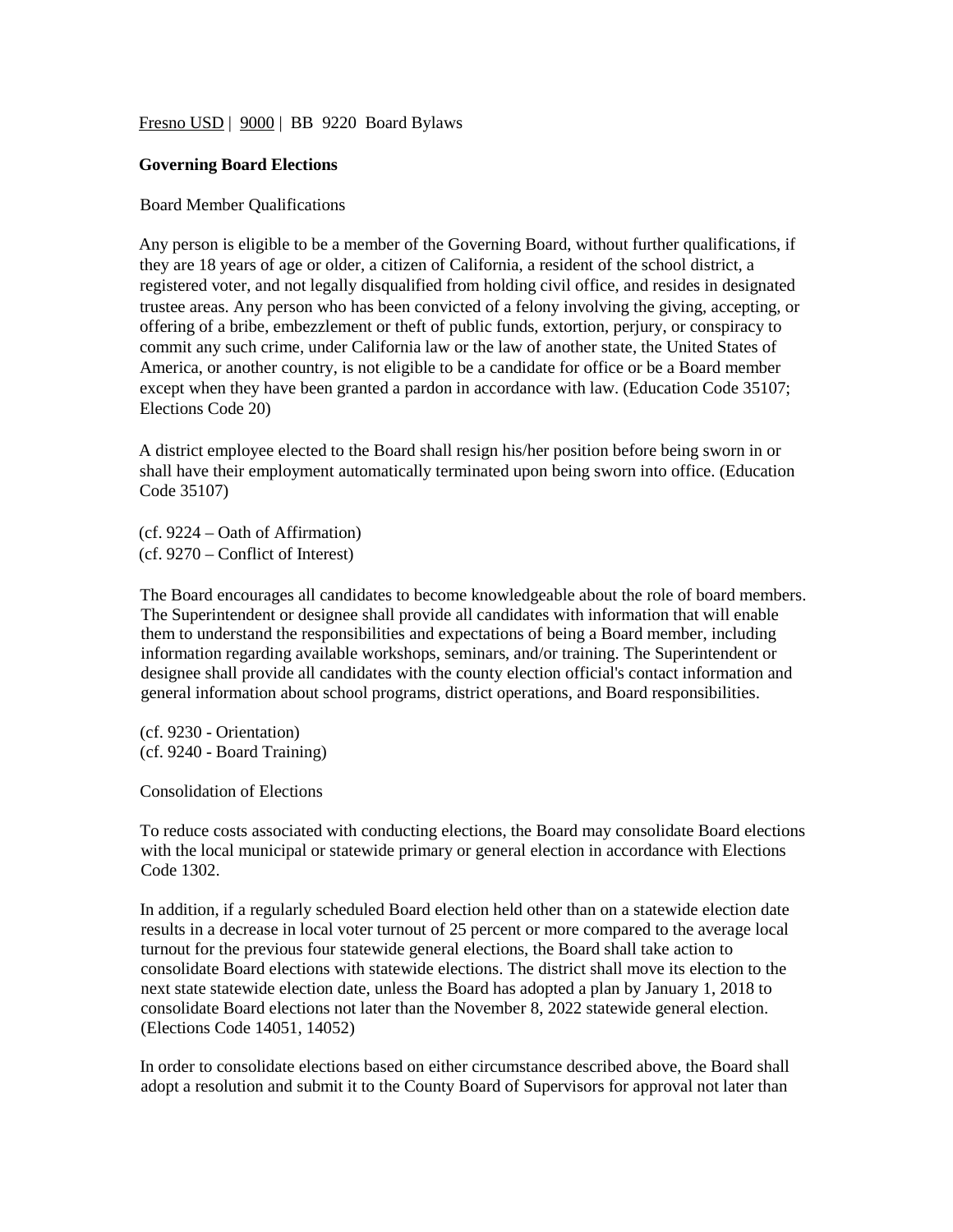240 days prior to the date of the currently scheduled district election. (Elections Code 10404.5)

Whenever a regularly scheduled Board election is changed due to consolidation of elections, the terms of office of incumbent Board members shall be extended to align with the next applicable election. (Elections Code 10404.5)

(cf. 9110 - Terms of Office)

Elections Process and Procedures

The district is divided into trustee areas and each trustee area shall be represented by a Board member who resides in and is elected by voters residing within that trustee area. Trustee area shall be balanced by population as required by state and federal law.

Prior to March 1 following the year in which the results of each decennial federal census are released, the Board shall adjust the boundaries of the district's trustee areas based on population figures as validated by the Population Research Unit of the Department of Finance. (Education Code 5019.5)

# Campaign Conduct

All candidates, including current Board members running as incumbents, shall abide by local, county, state, and federal requirements regarding campaign donations, funding, and expenditures.

A Board member shall not expend, and a candidate shall not accept, any public money for the purpose of seeking elective office. However, the district may establish a dedicated fund for those seeking election to the Board, provided that the funds are available to all candidates who are qualified pursuant to Education Code 35107 without regard to incumbency or political preference. (Government Code 85300)

In order to help protect the public's trust in the electoral process as well as the public's confidence in the Board and district, the Board encourages all candidates to sign and adhere to the principles in the Code of Fair Campaign Practices pursuant to Elections Code 20440.

(cf. 0410 – Nondiscrimination in District Programs and Activities) (cf. 9005 – Governance Standards)

# Statement of Qualifications

The district shall assume no part of the cost of printing, handling, translating or mailing candidate statements filed pursuant to Election Code 13307. As a condition of having candidate statements included in the voter's pamphlet, the district may require candidates to pay their estimated pro rata share of these costs to the district in advance pursuant to Elections Code 13307. On the 125th day prior to the day fixed for the general district election, the Board secretary or their designee shall deliver a notice, bearing the secretary's signature and district seal, to the county elections official describing both of the following: (Elections Code 10509)

1. The elective offices of the district to be filled at the general election and which offices, if any, are for the balance of an unexpired term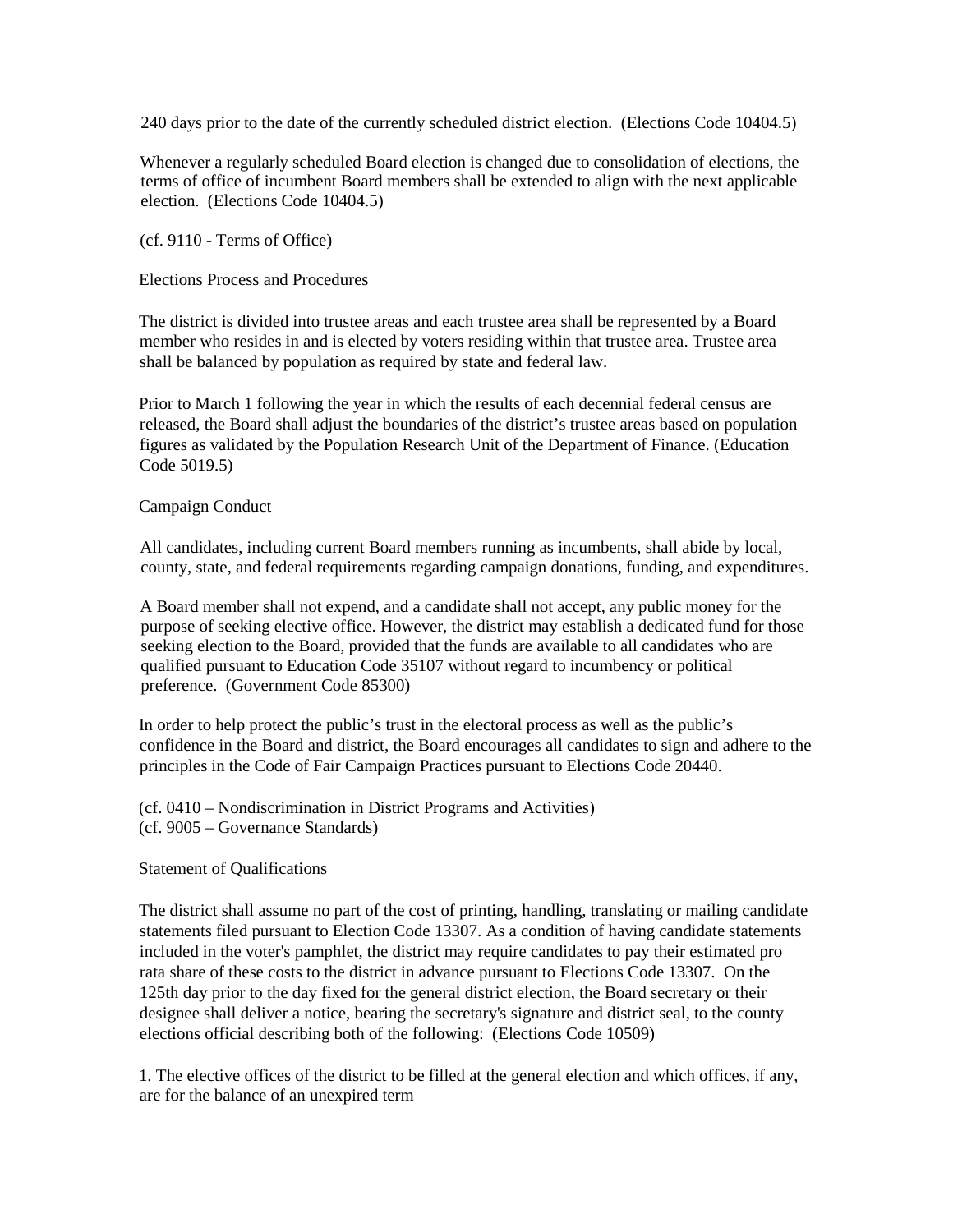2. Whether the district or the candidate is to pay for the publication of a statement of qualifications pursuant to Elections Code 13307

(cf. 9223 – Filling Vacancies)

Tie Votes in Board Member Elections

Whenever a tie makes it impossible to determine which of two or more candidates has been elected to the Board, the Board shall immediately notify the candidates who received the tie votes of the time and place where the candidates or their representatives should appear before the Board. The Board at that time shall determine the winner by lot (i.e. by a coin toss, random drawing). (Education Code 5016)

*Fresno Unified School District does not harass, intimidate, or discriminate on the basis of race, color, ethnicity, national origin, ancestry, age, creed, religion, political affiliation, gender, gender identity or expression or genetic information, mental or physical disability, sex, sexual orientation, parental or marital status, military veteran status, or any other basis protected by law or regulation, in its educational program(s) or employment.*

Legal Reference: EDUCATION CODE 1006 Qualifications for holding office, county board of education 5000-5033 Elections 5220-5231 Elections 5300-5304 General provisions (conduct of elections) 5320-5329 Order and call of elections 5340-5345 Consolidation of elections 5360-5363 Election notice 5380 Compensation (of election officer) 5390 Qualifications of voters 5420-5426 Cost of elections 5440-5442 Miscellaneous provisions 7054 Use of district property 35107 Eligibility; school district employees 35177 Campaign expenditures or contributions 35239 Compensation of governing board member of districts with less than 70 ADA ELECTIONS CODE 20 Public office eligibility 1302 Local elections, school district election 2201 Grounds for cancellation 4000-4004 Elections conducted wholly by mail 10400-10418 Consolidation of elections 10509 Notice of election by secretary 10600-10604 School district elections 13307 Candidate's statement 13308 Candidate's statement contents 13309 Candidate's statement, indigence 14025-1432 California Voting Rights Act 14050-14057 California Voter Participation Rights Act 20440 Code of Fair Campaign Practices